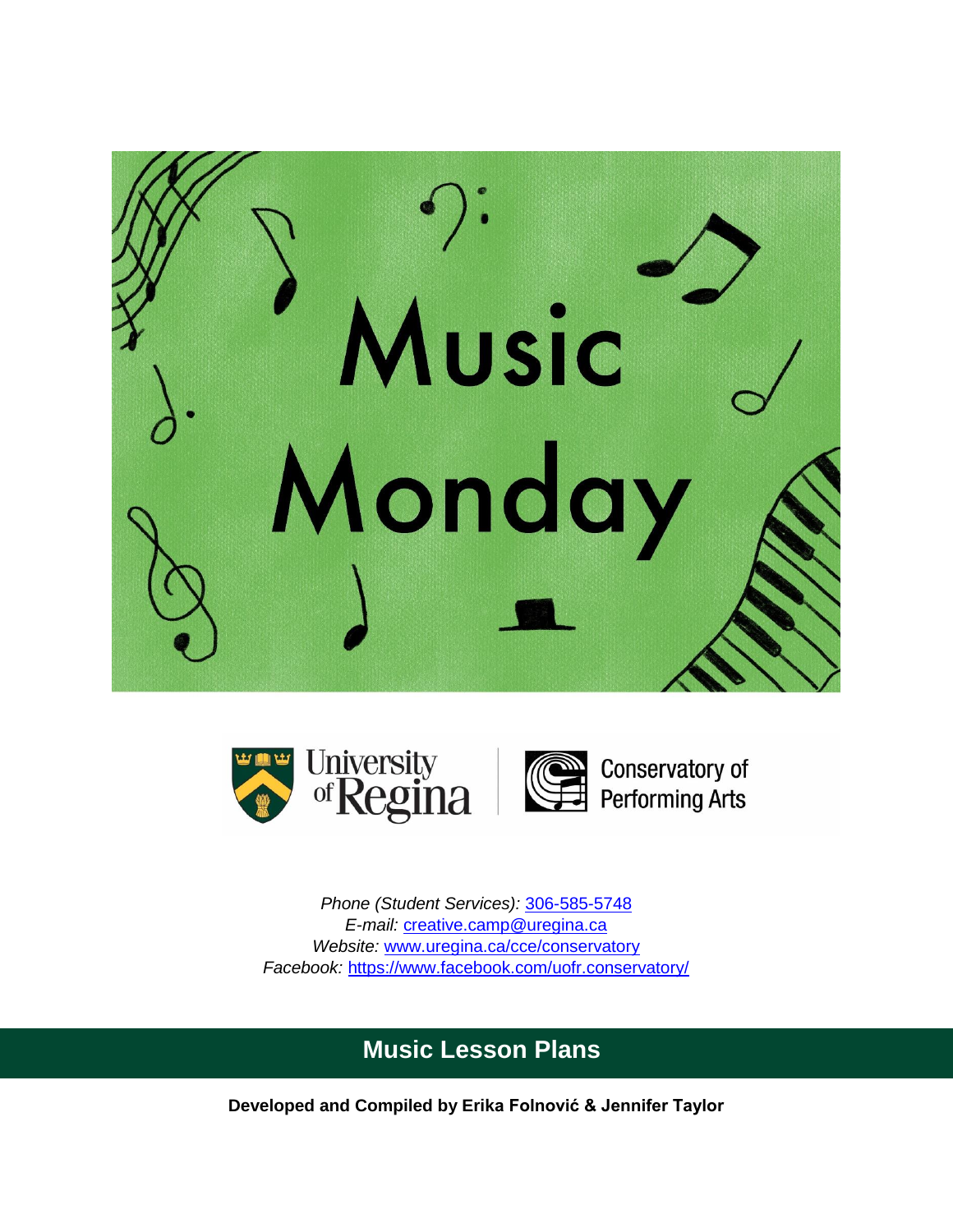

# **Make music without an instrument! All you need is your mouth.**

Read the Article:

<https://www.cbc.ca/kidscbc2/the-feed/make-music-with-your-mouth-the-art-of-beatboxing>

Watch the Video:

<https://www.cbc.ca/kidscbc2/the-feed/learn-how-to-beatbox>

- The video taught you 3 ways to make sounds with your mouth, but what other sounds can you make with your mouth that sound like a drum or other instrument?
- Practice making the three sounds from the video (the kick drum "buh," the snare drum "pff," and the closed hi-hat "tuhsuh"). See if you can combine them like the beatboxer in the video.
- Use a cell phone or computer to record yourself beatboxing.
- Write lyrics for a rap or spoken word poem to say over top of your recorded beat.

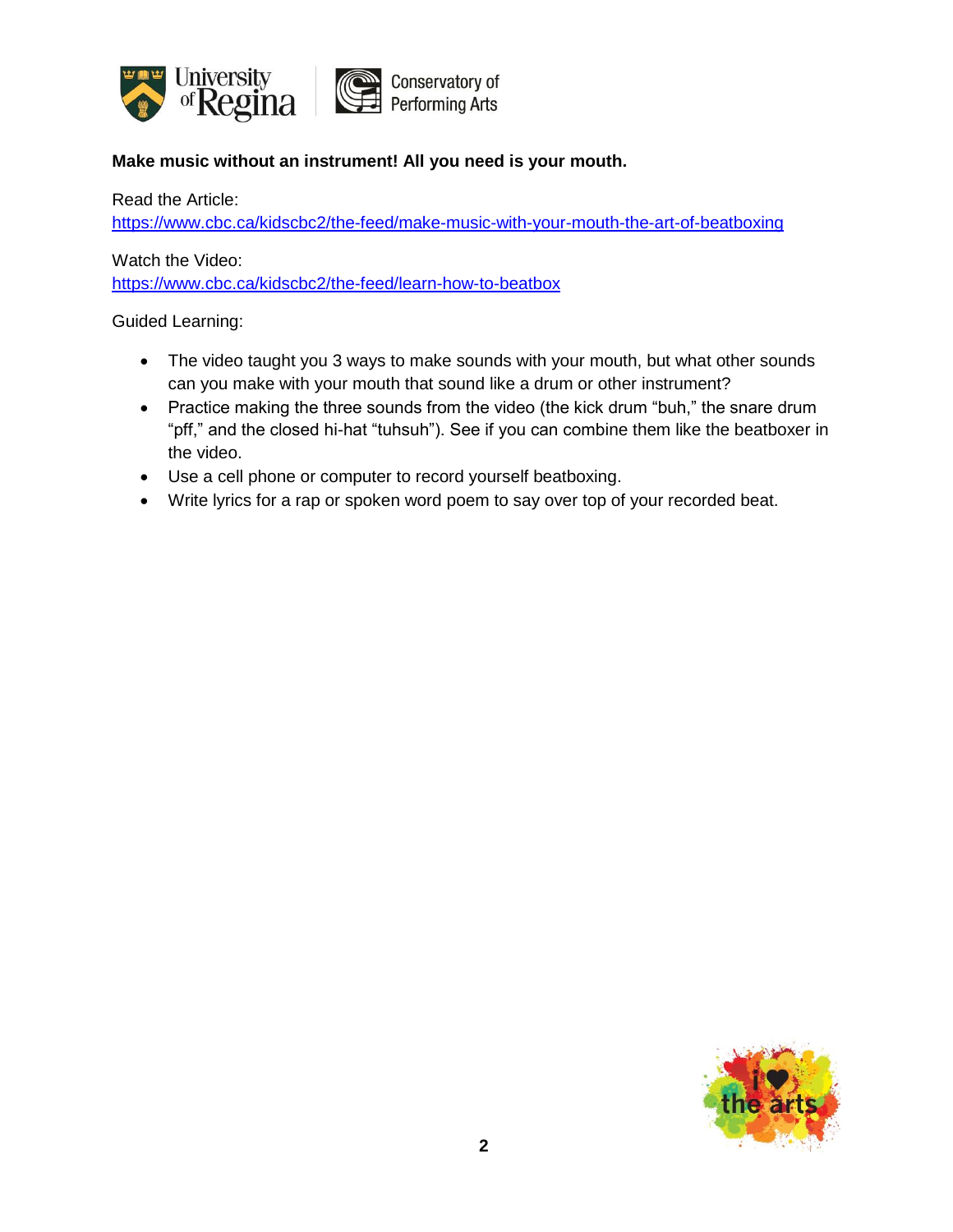

# **Make music with everyday objects in your home like the members of Stomp.**

Watch Videos:

[https://www.youtube.com/channel/UCD-dhyrx\\_DPcncSx7sVQIVA](https://www.youtube.com/channel/UCD-dhyrx_DPcncSx7sVQIVA)

- Find a collection of 5-10 everyday objects in your home you can make sound with like in the stomp video. Lay those "instruments" in front of you.
- Write a short song to play with your new instruments.
- If you and your child don't know how to write music notation, that is okay! Develop your own writing system with your child to notate what to play using coloured markers. Use a specific colour to refer to each instrument. Use short dashes to represent shorter sounds and long dashes to represent sustained sounds. Use "x" marks to show when no instrument will be played. Write your coloured dots/dashes/x's from left to right just like written language.
- As an extension use a music looping app (ex: Loopy on iOS \$3.99 or Looper on Google Play free) to record and isolate sounds from each instrument to create layered sounds.

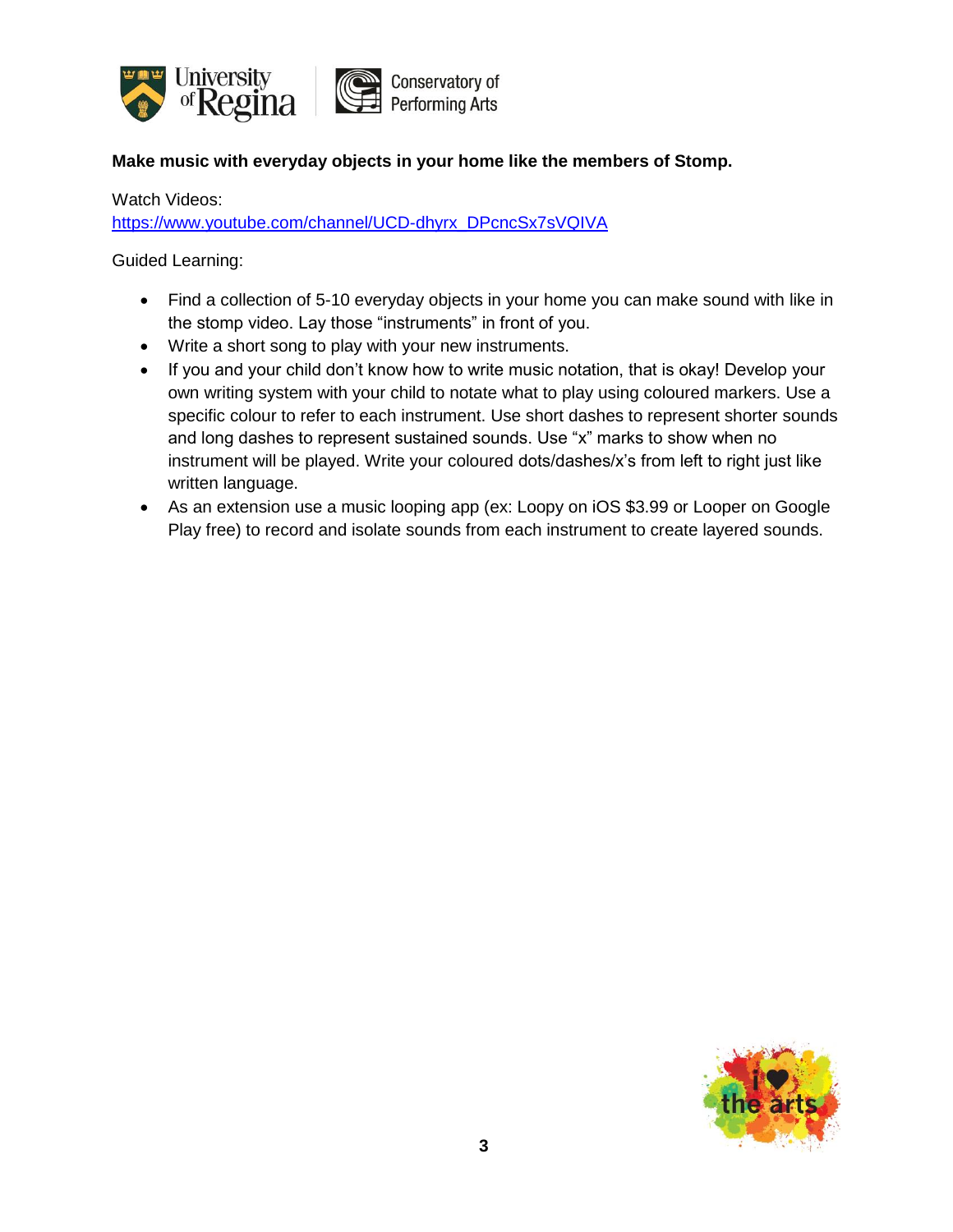

**Listen and learn about JS Bach's "Concerto for Two Violins, String and Continuo in D Minor, BWV 1043."**

Watch the Video:

<https://www.youtube.com/watch?v=ILKJcsET-NM>

Guided Learning:

 Find a full guide on the Manitoba Chamber Orchestra website here, suitable for older students or adults: [https://www.themco.ca/bach-double-violin-concerto-bwv-1043/.](https://www.themco.ca/bach-double-violin-concerto-bwv-1043/)

For Younger Students:

- While you are listening to the piece, ask your child to draw what they are feeling or thinking about when they listen to the piece. If the music changes and they feel differently, ask them to start a new drawing. When the music finishes look at the drawings and ask them what they drew and to explain their art. Why did you choose this colour? How come you have a [blank] in your picture?
- Ask them to use describing words to explain the piece of music. Was it fast or slow? Was it empty or full? Was it chaotic or peaceful? Was it different throughout the piece or did it stay the same?
- Ask them if the music made them think of anything. Example: Have you heard a similar piece of music before? Did you go to any concerts that feature these instruments? When do you think this piece was written?
- Tell them about the composer from the resource guide above. Get them to write a letter to Bach with questions they have for why he wrote it or to tell Bach how they felt about the piece of music. What was your favourite part or instrument? How did the piece make you feel? Why did he write it for two violins instead of one?

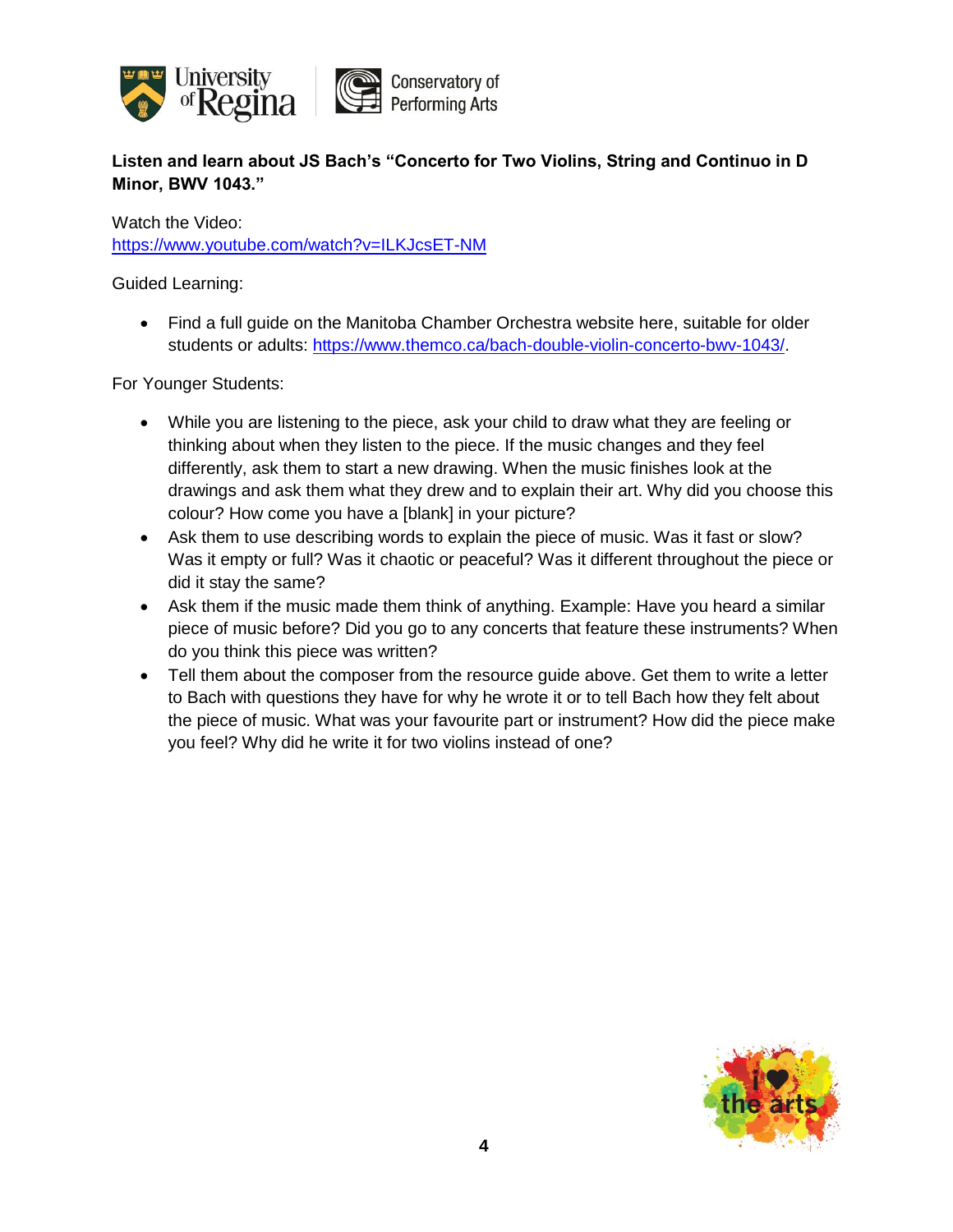

**Learn the basics of how to read music notation and explore more about how to write music notation.**

Watch the Video & View Learning Resources: <https://ed.ted.com/lessons/how-to-read-music-tim-hansen>

Guided Learning:

• First watch the TED-Ed lesson from Tim Hansen to get a crash course in the foundations of how music is written:<https://www.youtube.com/watch?v=ZN41d7Txcq0>

For Beginners:

- Head to this website to learn more in details about the different basics of music theory: [https://www.musictheory.net/lessons.](https://www.musictheory.net/lessons) Try learning a new topic each day!
- Try some of the exercises and quizzes on the website, too, once you have learned some of the basics: [https://www.musictheory.net/exercises.](https://www.musictheory.net/exercises)

For More Advanced Music Students:

 As a musician it is important to not only know how to read music but understanding and comprehending what we hear. We can do this training through what is called ear training. You can do some basic ear training on EarBeater: <https://www.earbeater.com/online-ear-training/#/>

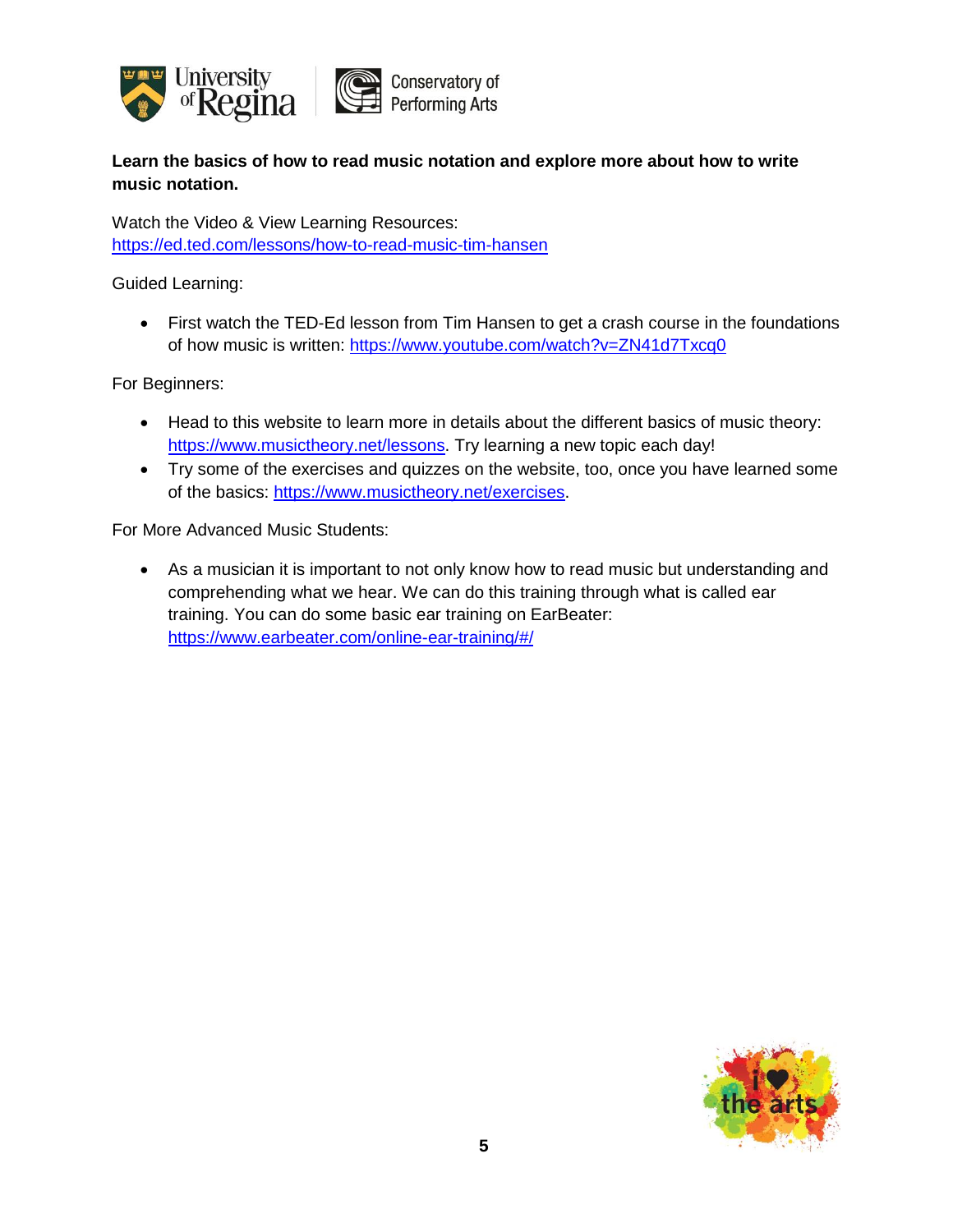

# **Learn a different approach to visualizing rhythmic patterns using "the wheel method" as taught by educator John Varney.**

Watch the Video & View Learning Resources: https://ed.ted.com/lessons/a-different-way-to-visualize-rhythm-john-varney

- Watch the 5:22 video on YouTube: https://youtu.be/2UphAzryVpY
- Cut out circles from cereal box cardboard or other paper. Use a lid from a yogurt or ice cream container as a template.
- Create 2 or 3 circular layers in your circle like the video, from smaller lids of containers you have in your home.
- Use stickers or marker dots to create the rhythm pattern using the blue (main beat), red (off beat), and white/yellow (secondary beat) dots in the video.
- Copy and divide your circle in the suggested patterns from the video to emulate the different patterns from the various musical genres. Divide your circles into sections of 2's (2, 4, 6) or 3's (3, 6, 9). This is a great way to incorporate math into your music lesson!
- Use instruments around your home to play the new rhythm OR if you do not have instruments, try using pots and pans from your kitchen!
- Extension: use a music looping app (ex: Loopy on iOS \$3.99 or Looper on Google Play free) to record the rhythms to create layered and repeating patterns.

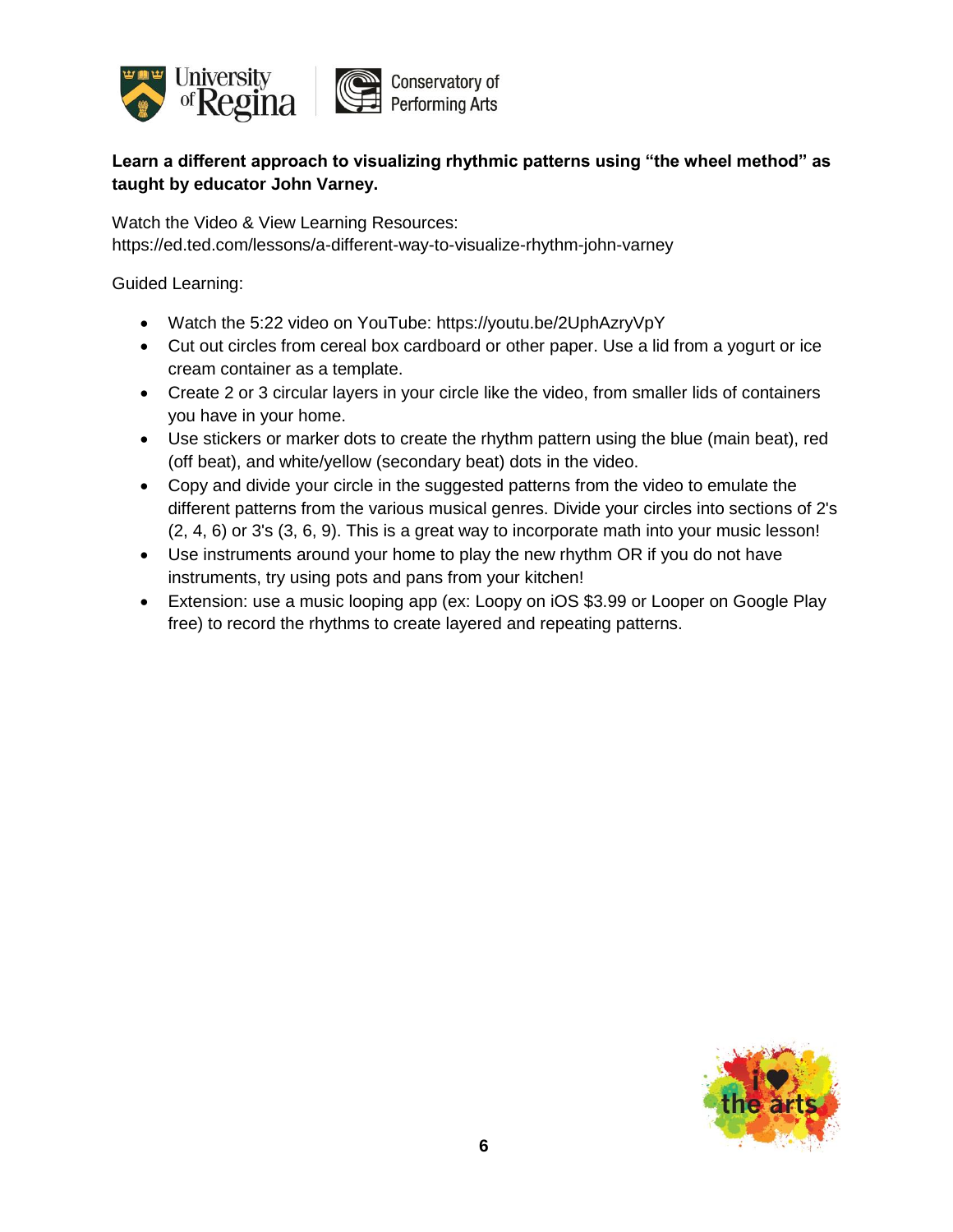

**Mon, May 4 is Music Monday across Canada! Join in with [Coalition Canada](https://www.facebook.com/CoalitionCanadaCA/?__tn__=K-R&eid=ARAT1CTgPCNzUCNctWcTTgn1HpXExc8ery8ayLtJ-Y_wTAufxW1njiV54tS5qnY4QdHlVjACJzwe-I_t&fref=mentions&__xts__%5B0%5D=68.ARCgvhQmCnpe4rcfKxJRsqmTVA09PxA7kBySscnz72BCTFyN7qwkf7_sahY9dpkGclen9JGtf2aXBIfb5I-cQ4p3zRHMSq2PsCIwdelkVdS2mxHr0IqeLXNATlbaqbxBrNe7zfeh_utdOvTE-5Wl-p-_tupUm9_99KFm7m0PnOUJC-sEZm_QjZF-V9KxWGik0AMCdWFybL1QVMcyx8_ua8eGTT3KWQr05ExBzJGiOq0EjcGjRwS6G1_vwKUVu73ag0w3H-tguD6w71ScyfHBbbqpO7Afpl8cuVj6W1kzHj8Kl7JASua4Qxvgwy-XccU8zP9EVpQELpf8SHqdZG_31jjckw) in a day-long broadcast of live music performances and activities.**

Register and Find the Livestream Links: [https://coalitioncanada.ca/musicmonday/en/home-2020-online/…](https://coalitioncanada.ca/musicmonday/en/home-2020-online/?fbclid=IwAR3laNOgU0Q6_wP3bJ2GYEydmG0MgW9roK_n5fbccEzWW1CyjME0D8xiBI0#main)

- Head to the Coalition Canada website to register to take part in the festivities and to access resources on Canadian jazz pianist Oscar Peterson's "Hymn to Freedom." Register here: [https://coalitioncanada.ca/musi…/…/getinvolved/registration/](https://l.facebook.com/l.php?u=https%3A%2F%2Fcoalitioncanada.ca%2Fmusicmonday%2Fen%2Fgetinvolved%2Fregistration%2F%3Ffbclid%3DIwAR2ruoGvGzHox8YVLaOV_GFliQ9P53GjLohoKE0B-jWpr6dEA__y4lt3DQw&h=AT0_lIsvl2yAEirwmFVWtVVylAUjCfrnUz4xtIdwlQc5TzDoh8_HcmyBRHx_fTfvQS104r_R1xvPGyVdKR1iXqIWpTkxECJA9-HczjIjbSPunYt0KvIgsEmlayDK5eUfbenUXJrV-SZ1EbHPAcRs0RF9D0-YY_XVYnndXHMAFeHtH-pqcL3ZGnXSefgW9yQCSiICA1r6OaapImS2CjeCTr1JQplE_pm1D9F0C0XVXh4SSbgd8QeofmjCMoUrg0NsfF6riZkD16-EhVJGa5cLREdeJ-YnDNfjYYIcczx-CK0smzXvaxWCSklSegpRfEkiiZuhtZU4fGgzsd4c6eJ4Ixsti6h2nN0j9hCnWzcUjXe4yKTAJHCYbKNdzbV2h70BrvdtY_H4gV6kINRtdi3YCtWF1kmXHenoXKILB5zu0QBoxuVOfCeYICT1i7ij7tbHHBP2fxzzxR0LVvj9L3bKqQEopGruYdnuxKHCOsEWuS6bjbf4joS3BpYwgV2-v5SieVErJmrrnn3akX9Y4zMUKT9pGn_wsvvEXbojtx8GN9EqhId4Wc22rdH8WyMGvvoxjHjwVIvkt0j0_Y7HMyVAJq84go4BOLlC_CXyJtF3d6Ukojl9SlWS-3hQu6C9fp-L)
- Watch Oscar Peterson perform "Hymn to Freedom" in Denmark in 1964 on YouTube: [https://www.youtube.com/watch?v=tCrrZ1NnCuM](https://www.youtube.com/watch?v=tCrrZ1NnCuM&fbclid=IwAR2MAeLV9mkvz9bRHIWUsdIxRLCKiO9Lk-bJP7-ohTI1LRJRdg-Sd_-NpG4)
- Learn more about the life of Oscar Peterson and why he was inducted into the Canadian Music Hall of Fame in 1978: [https://canadianmusichalloffame.ca/inductee/oscar](https://canadianmusichalloffame.ca/inductee/oscar-peterson/?fbclid=IwAR1-KPAospXm2K6XJyuOvGYyP0Rf22xA8s_VsoIEtY0dLHODpnZHfcCocYo)[peterson/](https://canadianmusichalloffame.ca/inductee/oscar-peterson/?fbclid=IwAR1-KPAospXm2K6XJyuOvGYyP0Rf22xA8s_VsoIEtY0dLHODpnZHfcCocYo)

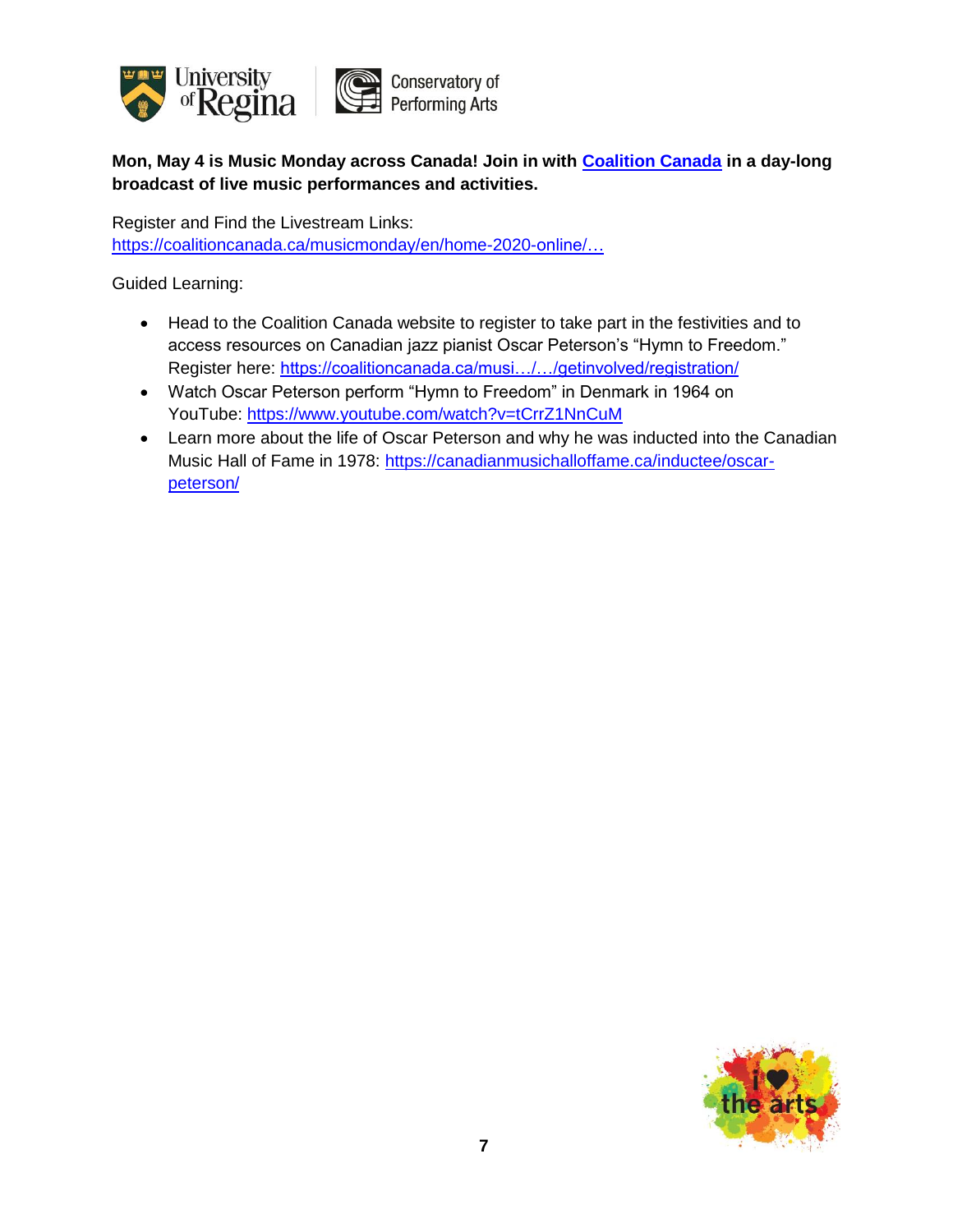

### **Make your own shekere from materials around the house!**

Visit the Website for the Tutorial: http://www.dariamusic.com/make Shekere.php

- Which country did the shekere originate in?
- Create your shekere using containers, beads, and/or other objects as suggested by the tutorial.
- Play the rhythm of your favourite song using your home made shekere. Could your family guess the song?
- Have a family member play the rhythm of a song on the shekere. Could you guess the song?
- Create your own rhythm with your new instrument! Add lyrics if you like.
- Extension: Are you able to make any of the other instruments on the website? There are tutorials for instruments like a cajón and more: [http://www.dariamusic.com/cajon.php.](http://www.dariamusic.com/cajon.php) Create a family band!

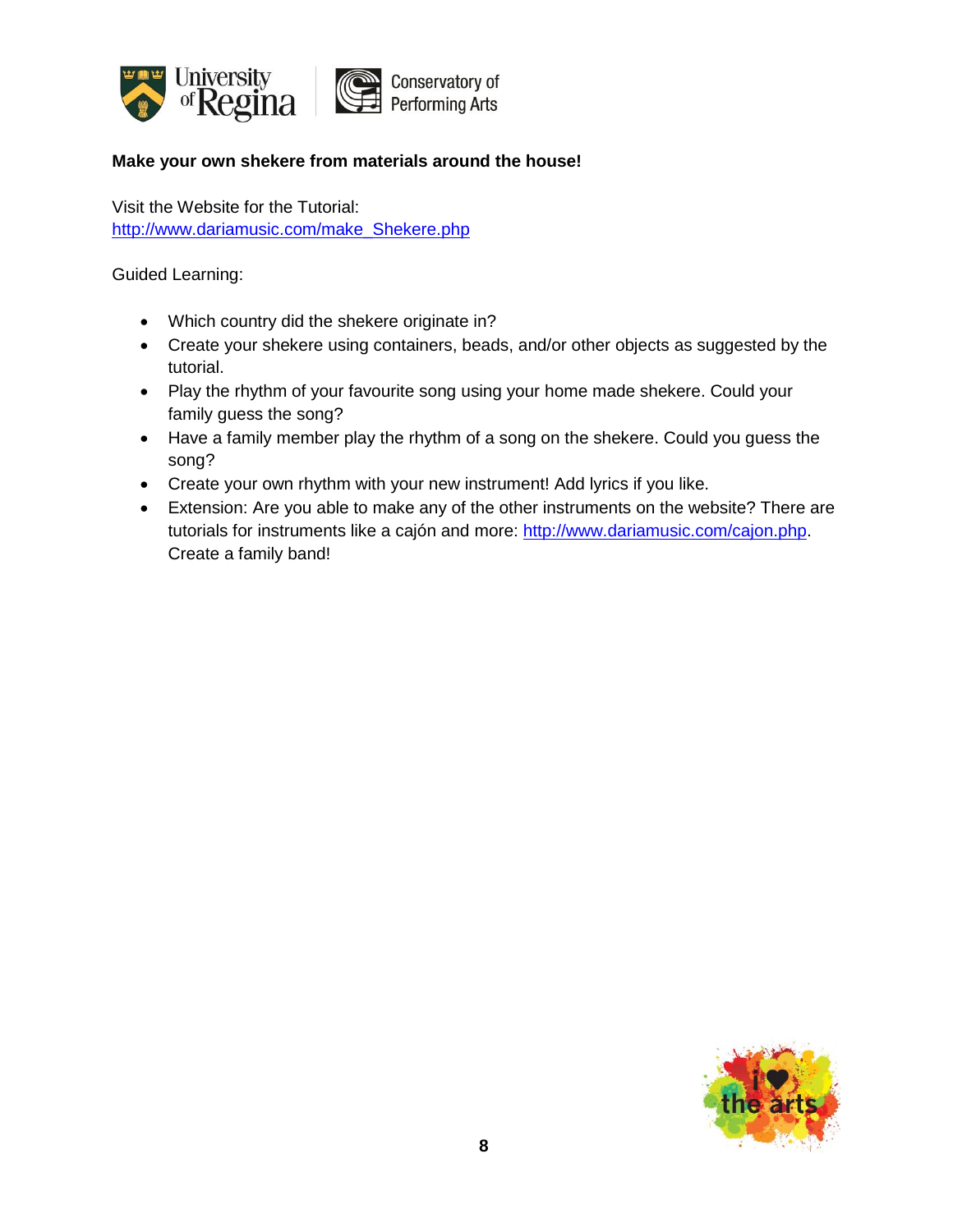

**Could you imagine your favourite movie without any music? Today's lesson will show how important music is when it comes to setting the mood to a movie. Watch these clips to see how different music changes the way you feel about a scene.**

Watch the Video: <https://www.youtube.com/watch?v=iSkJFs7myn0>

- Watch this clip to see how the beginning of The Lion King would look with different music playing during the opening scene:<https://www.youtube.com/watch?v=ecYgqLml89c>
	- o How did the different music make you feel?
	- o In each example, write down how the music sounded to you. (ex. Silly, scary, angry, etc.)
- Think back to your favourite movie. Would you change the background music?
- What other forms of media use background music?
- Do a fun activity like go for a walk, draw a picture, or make up your own dance.
	- o What kind of background music would be playing during your activity?

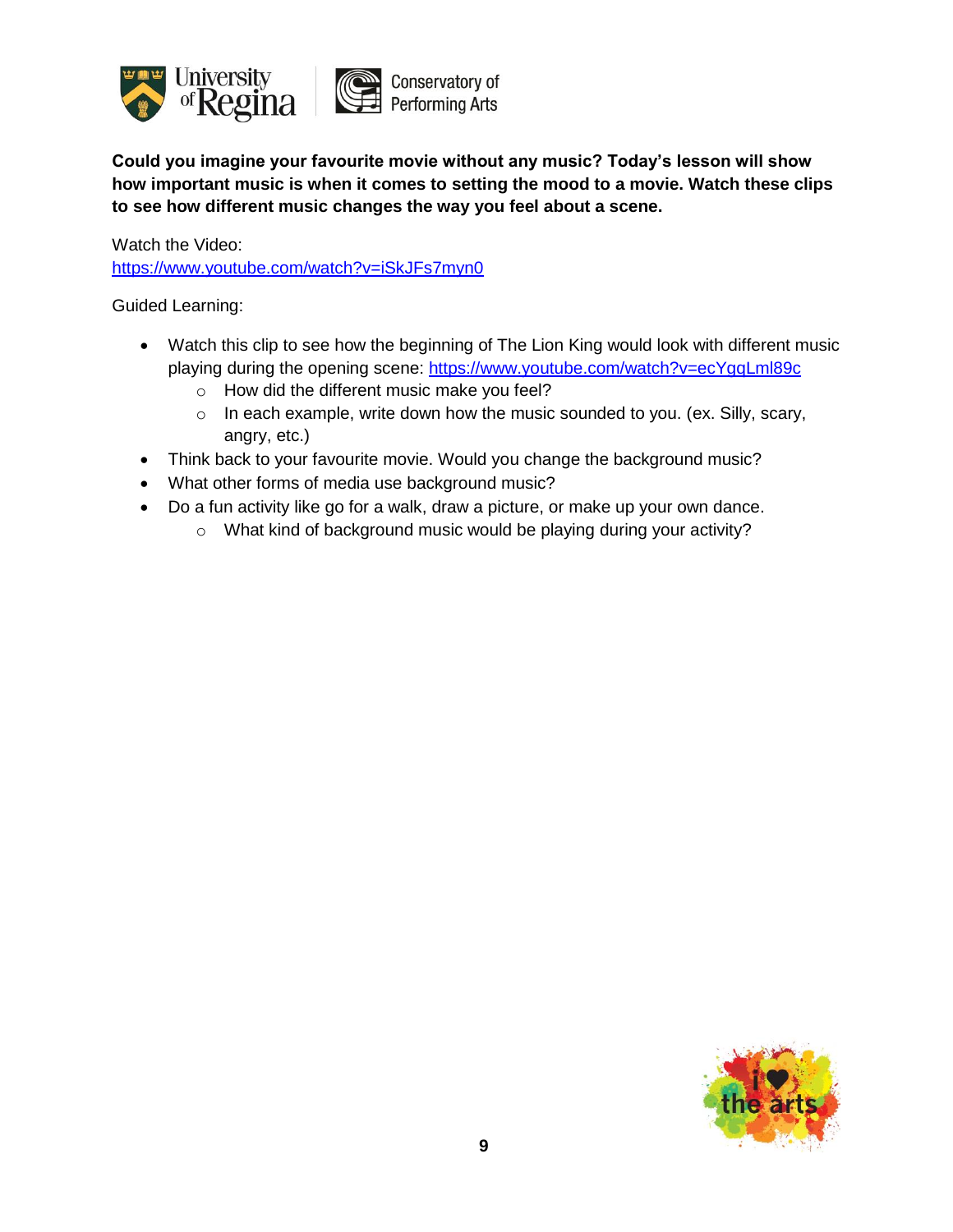

### **Make your own flute or trombone!**

Watch the Video: <https://www.youtube.com/watch?v=8zrsx8V8XwQ>

- Can you play a song that you know? Songs to try:
	- $\circ$  Mary had a Little Lamb Use this video as a guide for how to hold your fingers! <https://www.youtube.com/watch?v=Z1XfslOWXzI>
	- o Twinkle Twinkle Little Star <https://www.youtube.com/watch?v=dNEuHa1bfbc>
- The flute and trombone video mentions reed instruments. Watch this video to see how a clarinet reed is made:<https://www.youtube.com/watch?v=uX5OYFx5eWA>
- Watch another video to see how a clarinet is made: <https://www.youtube.com/watch?v=bqdtnBPlVfM>
- Reed instruments fall under the woodwind family. Learn more about instrument families: <https://www.youtube.com/watch?v=WencyslK76o>
	- o Based on the description in this video, do you know any other instruments that might use a reed?

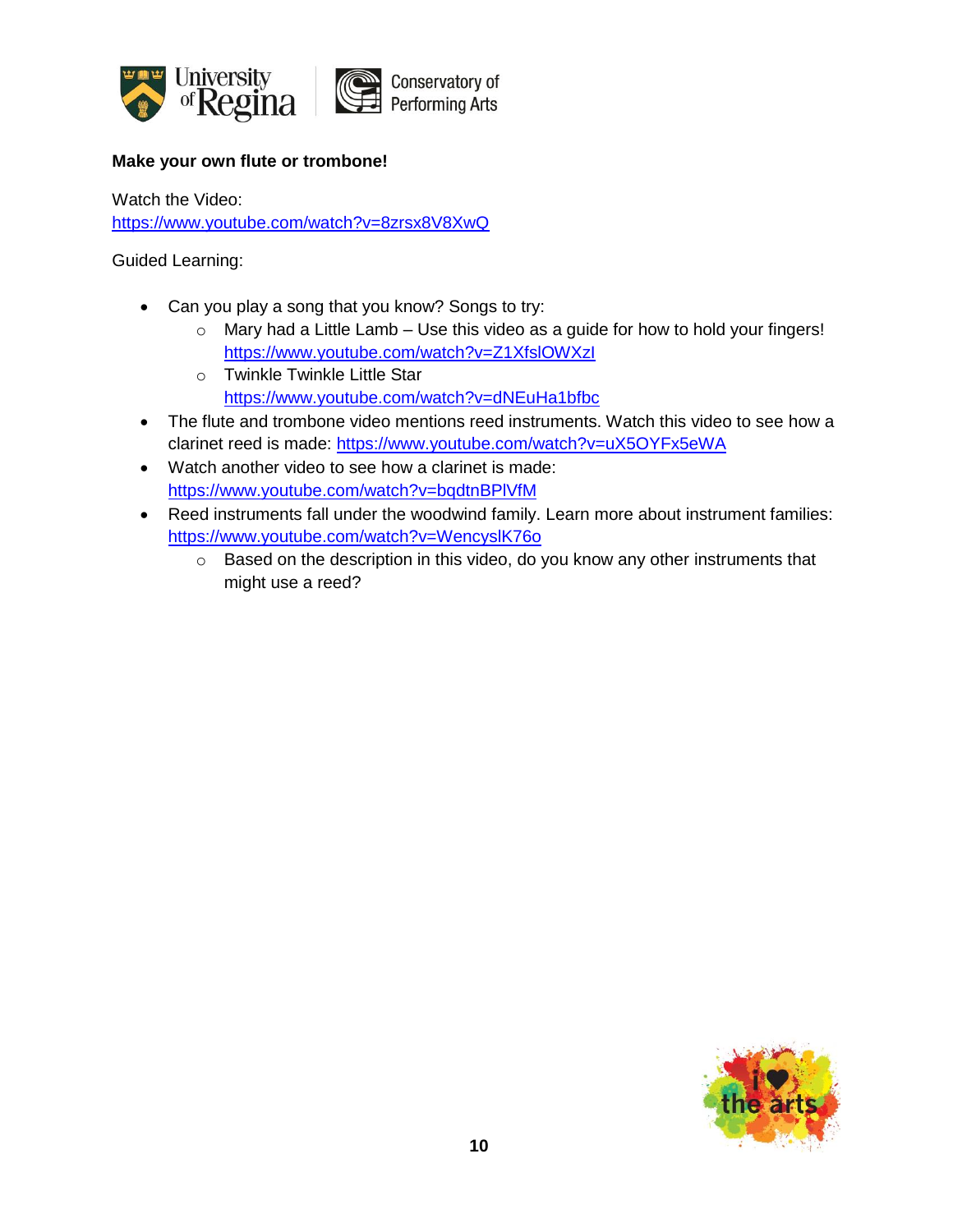

**There are so many sounds that we hear every day, and we even use sound to communicate. Sound is important to our everyday lives, and this lesson will explain how sounds are made, and the science behind sound.**

For Beginner Students: <https://www.youtube.com/watch?v=3-xKZKxXuu0> For Advanced Students: <https://www.youtube.com/watch?v=XDsk6tZX55g>

- Some instruments look like bent tubes, and some have strings. How do these instruments make sound? [https://www.factmonster.com/dk/encyclopedia/arts-and](https://www.factmonster.com/dk/encyclopedia/arts-and-entertainment/musical-instruments)[entertainment/musical-instruments](https://www.factmonster.com/dk/encyclopedia/arts-and-entertainment/musical-instruments)
- Though this next video is mostly about brass instruments, there are brief explanations about how other instruments produce sound! <https://www.youtube.com/watch?v=IYHfiQ4R7Bs>
- Some sounds seem to last longer than others. For example, if you were to tap on a pot, the sound might last longer than if you tapped on a table. Using your own belongings, tap on them to find a long, and a short sound.
	- o What object made the longest sound?
	- o What object made the shortest sound?
	- o Think about the objects that made the longest and shortest sound. What are they made out of? Ex. Did a metal pot make a longer sound than a wood table?
- Based on the videos you watched which sound (long or short) vibrates faster?
- Can music be a science lesson? Why, or why not?

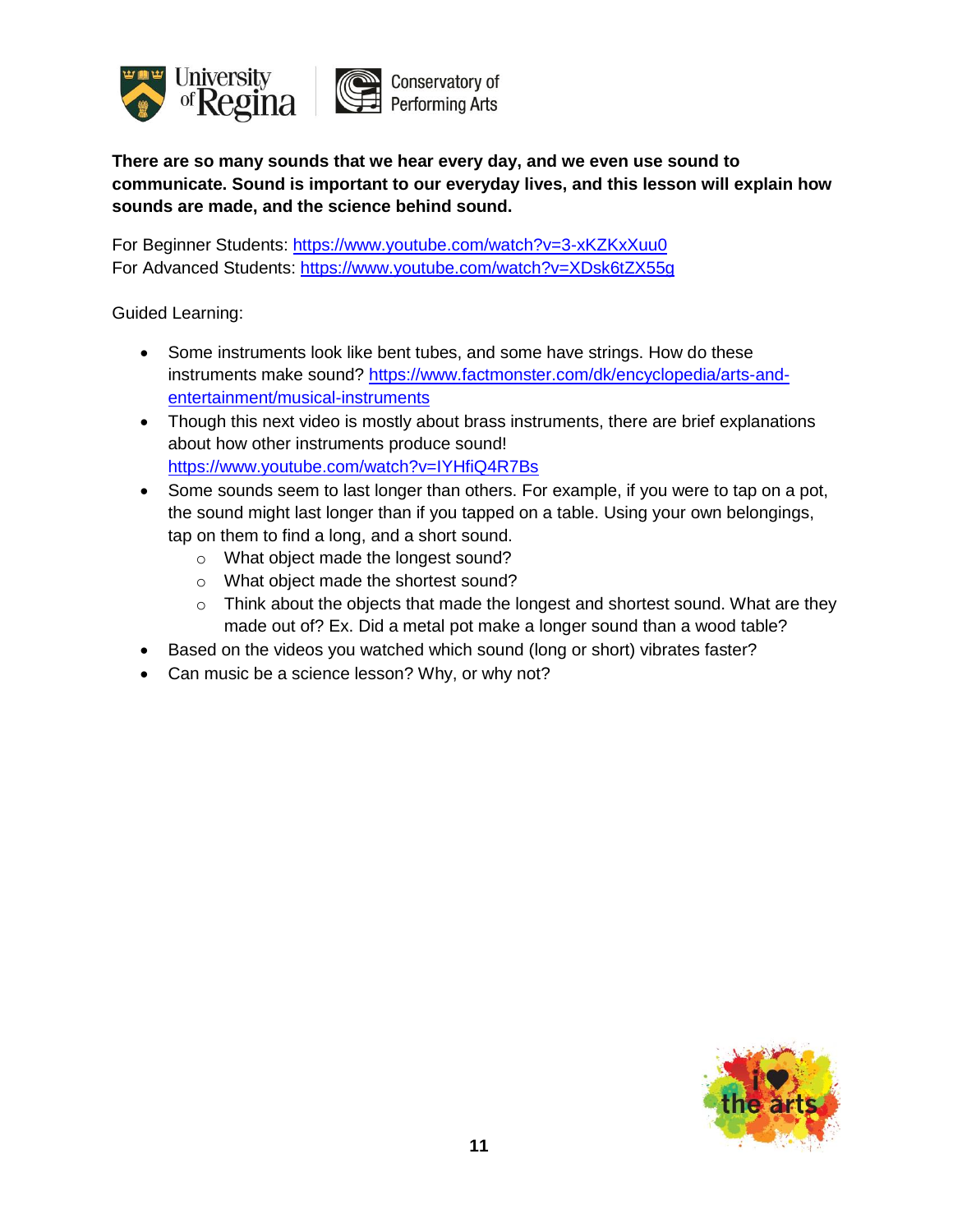

# **Musical Term: Dynamics**

**Music would be boring, or even strange, if it was all played at the same volume. Learn how musicians know how to change the volume of how they're playing.**

Watch the Video:

<https://www.youtube.com/watch?v=uQkloIQlZ0I>

- Using things around the house learn about volume.
	- o Look at the objects around you. Some are loud, and some are quiet. What makes a forte sound, and what makes a piano sound?
	- $\circ$  The word "crescendo" means to go from a soft sound, to a loud sound. Try this effect by tapping on a table gently, and slightly harder to make the sound grow louder. You can always try this by tapping on different objects, such as pots or containers.
- Eisten to the famous  $1<sup>st</sup>$  movement of Beethoven's  $5<sup>th</sup>$  Symphony: <https://www.youtube.com/watch?v=22wEhOdfAfA>
	- o When were the players using the piano dynamic and forte dynamic?
	- o Did you hear any crescendos, or decrescendos?
	- o What did you notice about the conductor's actions during the forte dynamic? How about the piano dynamic?
- Watch this video to see how conductors move to show the band how to play: <https://www.youtube.com/watch?v=xcR1-WhjZys>

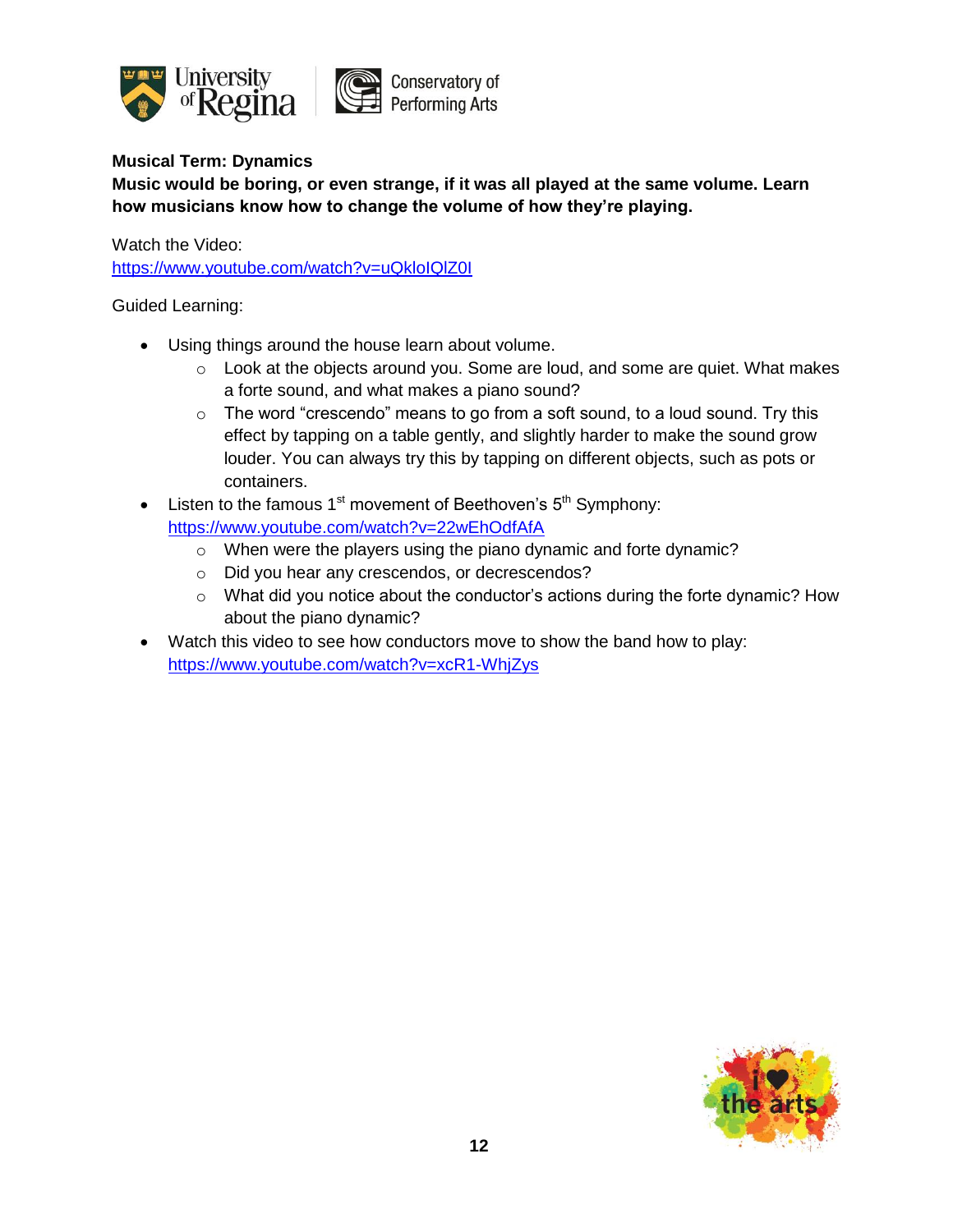

**Writing music is a lot harder than it looks, but there are fun guides to help you learn how to read and write your own sheet music! Today's activity involves a brief guide on how to learn sheet music, as well as an interactive game that gives you the opportunity to write a song!**

How to Read Sheet Music: <https://www.musicnotes.com/now/tips/how-to-read-sheet-music/>

- Draw these parts of sheet music, and label them:
	- o Staff
	- o Treble clef
	- $\circ$  Three different notes using two different note values. Ex. Write a B note, a D note, and a G note, making two of them quarter notes, and one a half note.
	- $\circ$  A time signature
- Close to the bottom of the page, there is a link for free sheet music for Mary Had A Little Lamb. If you can download it, use it for the next activity!
- Try the interactive game on this page, titled "Compose Your Own Music": [www.classicsforkids.com/games.html](http://www.classicsforkids.com/games.html)
	- o Think about the feeling that you want your music to have. Maybe you want a happy song, or a sad song. Don't worry if there's a note that you don't like the sound of. You can erase anything that you make if it doesn't sound right to you.
	- o Once you have finished composing your masterpiece, play it for someone in your household. Ask them how your piece of music makes them feel.
	- $\circ$  Write some song lyrics to go with your song! Music can be about anything you want; your favourite book, a pet, a family member, the comfiest spot in the house, the best dessert you ever had… The possibilities are endless!
	- $\circ$  Play around with the notes until you hear something familiar. Ex. Try using all quarter notes, using the notes E-D-C-D-E-E-E; what song does this sound like?
	- $\circ$  If you picked up the sheet music terms quickly, try the advanced interactive game!

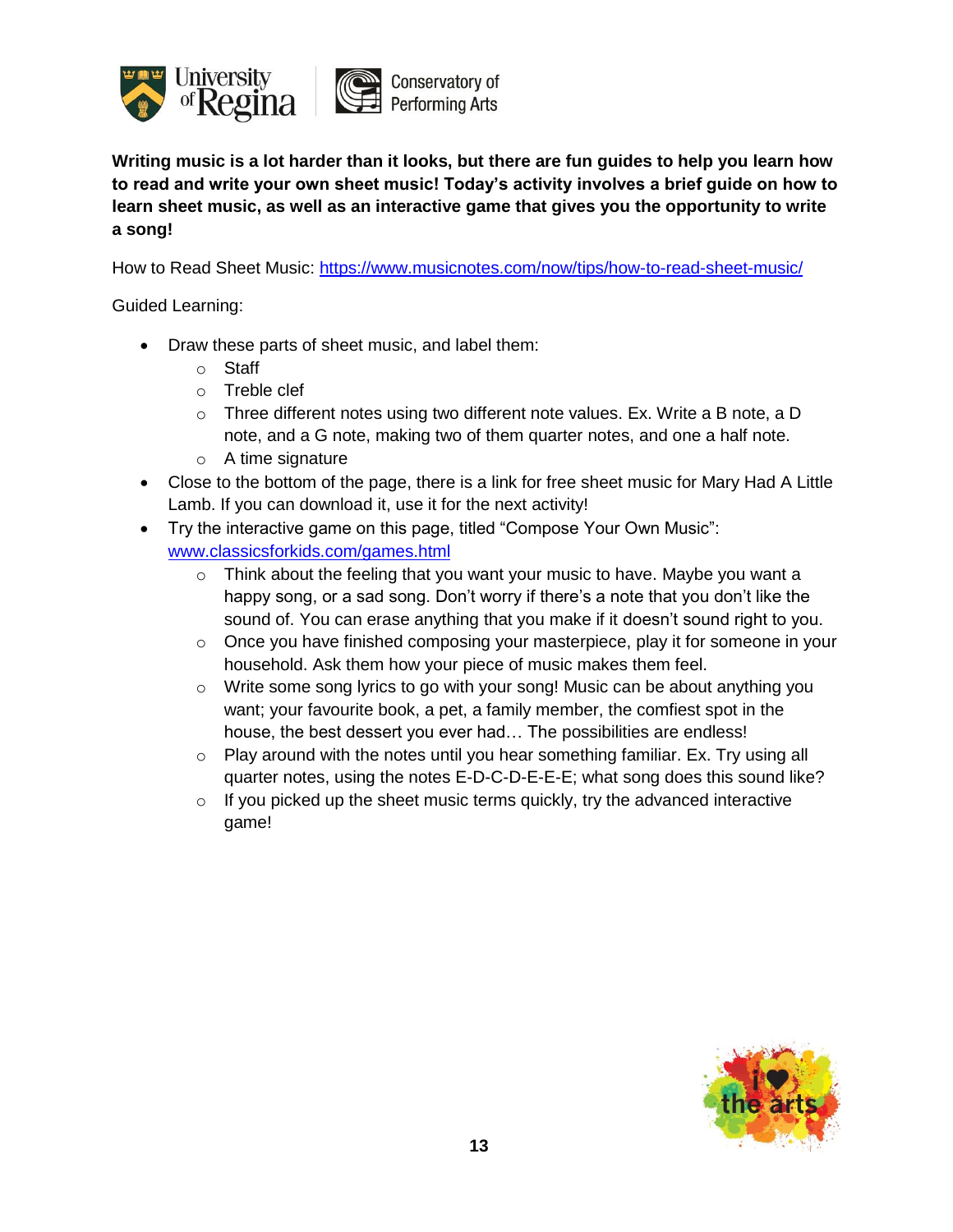

**Some instruments don't seem to fall into any musical category (Woodwind, brass, percussion, and string). One of these instruments is the Theremin! Learn about the Theremin and how it works.**

Watch the Video: <https://www.youtube.com/watch?v=-QgTF8p-284>

Physics of the Theremin: <https://www.youtube.com/watch?v=KDG15-iTJLw>

Quick Theremin facts: <https://kids.kiddle.co/Theremin>

- Listen closely to the first YouTube video.
	- o Did the Theremin sound like any other instrument that you know?
	- o Have you heard the Theremin in a song that you know? Here's one of the most popular Theremin songs:<https://www.youtube.com/watch?v=hdjL8WXjlGI>
- There are 4 common categories for musical instruments (Woodwind, brass, percussion, and string). But thanks to technology, we now have electronic instruments!
	- $\circ$  Do you know of any electronic instruments? Ask a member of your household for help if you feel stuck. Write down every electronic instrument that you can think of.
	- $\circ$  Canada has a history of taking part in electronic instruments! For advanced learners, check out this link to explain the Canadian involvement in electronic instruments, as well as electronic music: <https://thecanadianencyclopedia.ca/article/electronic-musical-instruments-emc>
	- $\circ$  One of the first electronic instruments made in Canada was Hugh Le Caine's Sackbut. Click this link to learn more about the Sackbut: <https://ingeniumcanada.org/artifact/hugh-le-caine-electronic-sackbut-synthesizer>
	- o Listen to this original Hugh Le Caine electronic composition titled "Dripsody": <https://www.youtube.com/watch?v=zvHSvSBwFYM>

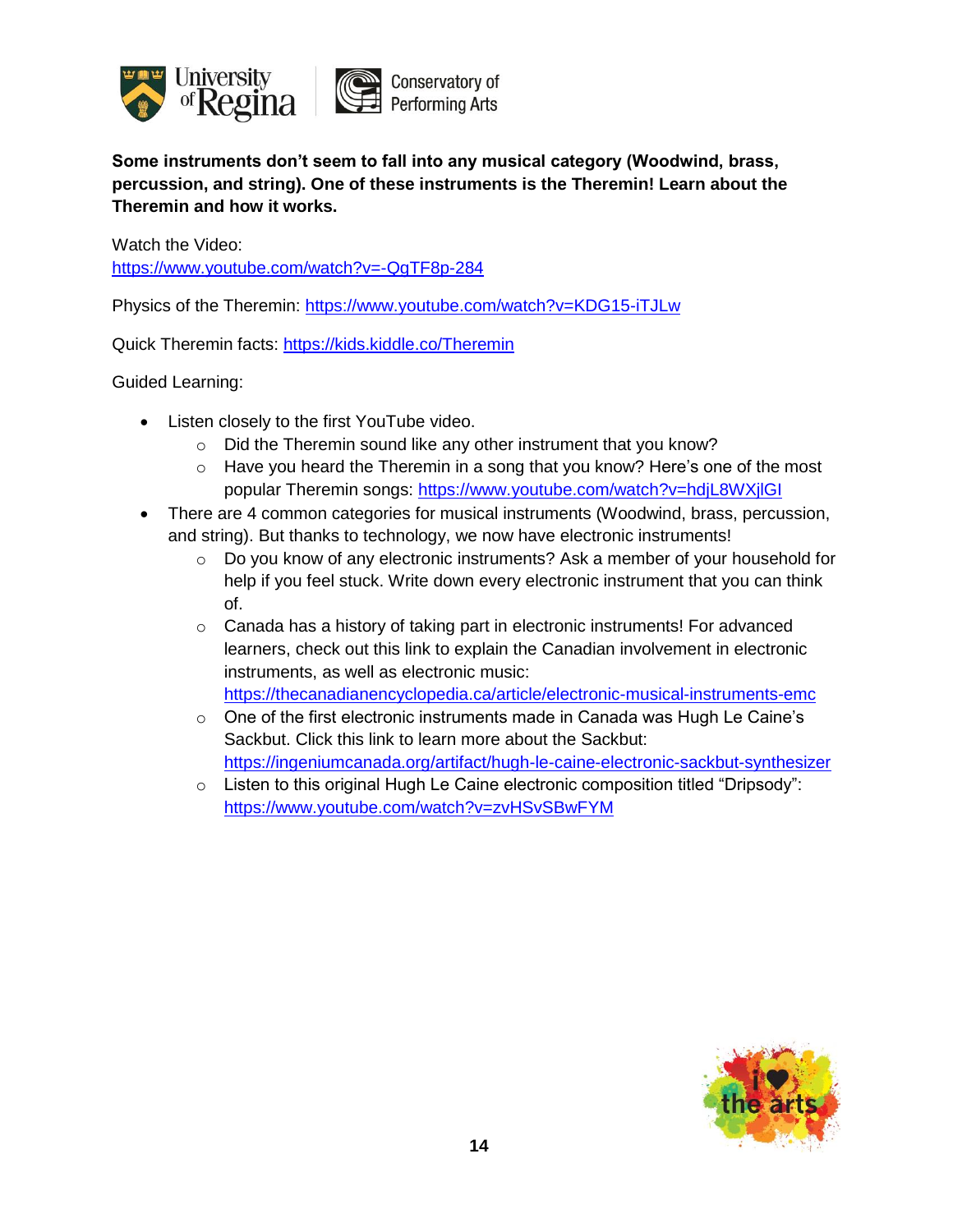

**Music doesn't just get you active and dancing; Music also gets almost every part of your brain working, and learning to play an instrument can help you in all areas of your life!**

Read the Article: https://www.ucf.edu/pegasus/your-brain-on-music/

Watch the Video: <https://www.youtube.com/watch?v=R0JKCYZ8hng>

- After reading the article, ask your child these questions:
	- o Were you surprised that so many parts of the brain are involved in listening to music and playing music?
	- $\circ$  Write down the different parts of the brain listed in the article. What is unique about the visual part of the brain? How does that relate to listening to music?
	- o What fact about how music can affect you interested you the most?
	- o One fact is that music can make you stronger. What song would you listen to while you are exercising to get yourself strong?
- After watching the video, ask your child these questions:
	- o What is the difference in brain activity between listening to music and playing music?
	- $\circ$  Listen to a song that you enjoy. The video that you watched says that your brain is able to pick apart the different instruments in a song. Can you focus on one instrument that is playing?
	- o While focusing on one instrument, was there something about the song that you had never noticed before? What was it?

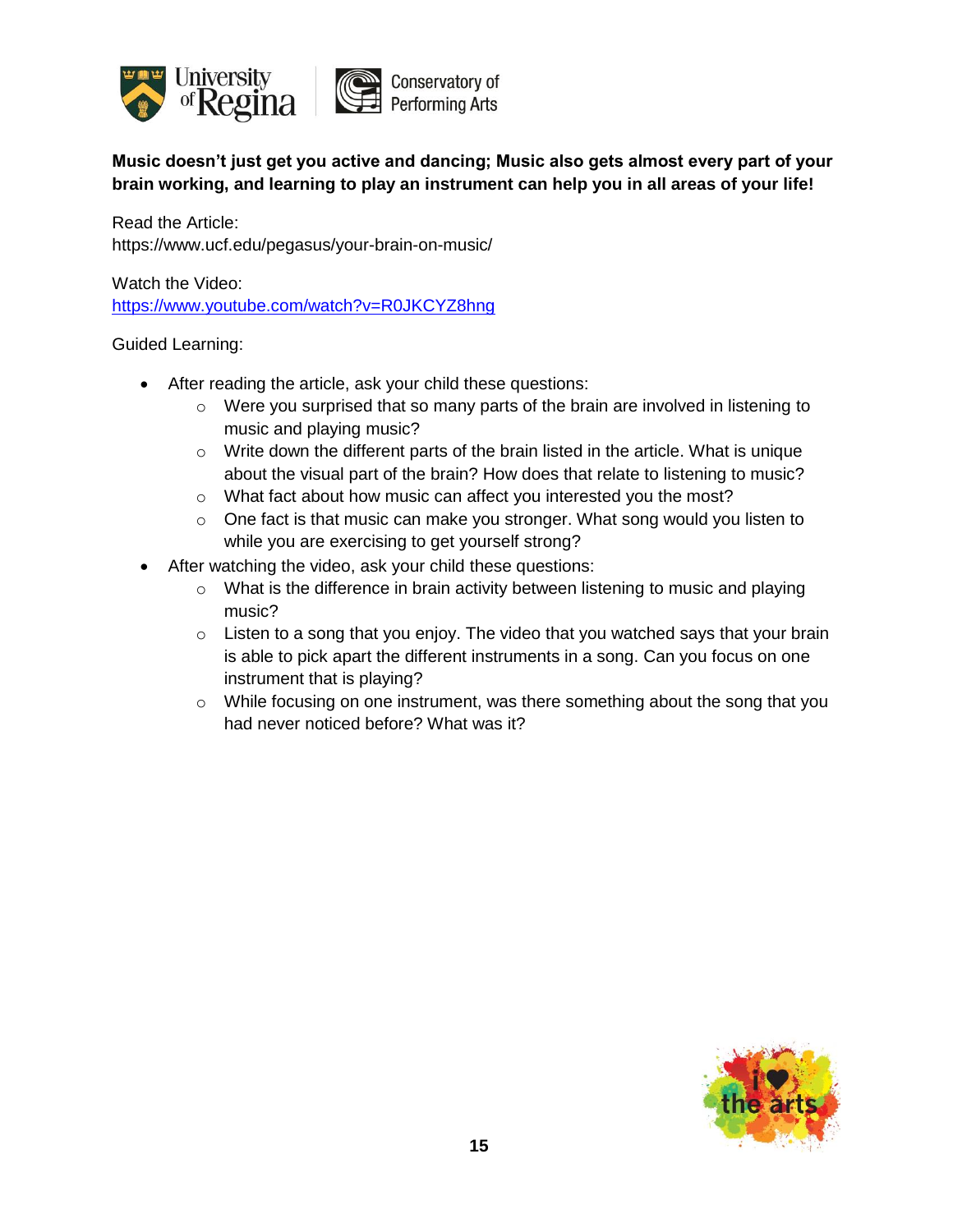

**Music does not always need to be serious. Weird Al Yankovic is a musician who became famous by making parodies of famous songs.**

What is a Parody? <https://examples.yourdictionary.com/examples-of-parody.html>

Who is Weird Al? <https://www.weirdal.com/archives/biography-2/>

- Have you ever heard of Weird Al?
	- o If you have, what is your favourite Weird Al song?
	- o Ask your parents if they know who Weird Al is.
	- o What is your parent's favourite Weird Al song?
	- o Check out some of these Weird Al parodies:
		- Eat It Parody of Michael Jackson's "Beat It": <https://www.youtube.com/watch?v=E8Nv5hWd-Js>
		- **I Love Rocky Road Parody of Joan Jett's "I Love Rock and Roll":** <https://www.youtube.com/watch?v=fHu-35W4QW8>
		- Yoda Parody of The Kinks' "Lola": <https://www.youtube.com/watch?v=zdu8I1gWqk4>
		- Handy Parody of Iggy Azalea's "Fancy": [https://www.youtube.com/watch?v=DCklGlL\\_i0o](https://www.youtube.com/watch?v=DCklGlL_i0o) \*\*Note: "Handy" contains a line that could be suggestive, but is in reference to stripping paint.
- Write your own musical parody!
	- $\circ$  Start by picking a song that you really enjoy. Pay attention to if the song has parts that rhyme, or ask an adult to help you look up the lyrics if you are not sure what they are.
	- $\circ$  Pick a subject that you want your parody to be about. Weird AI usually uses different foods as his subject, but let your imagination run wild! Your parody can be about an animal, a movie, or your favourite activity, just to name a few subjects.
	- o Start writing! Writing a song does not have to be perfect on the first try. Keep your parody somewhere safe, and you can continue to add to it. Some of our best ideas occur when we're busy with another task.
	- o Perform your parody for friends or family